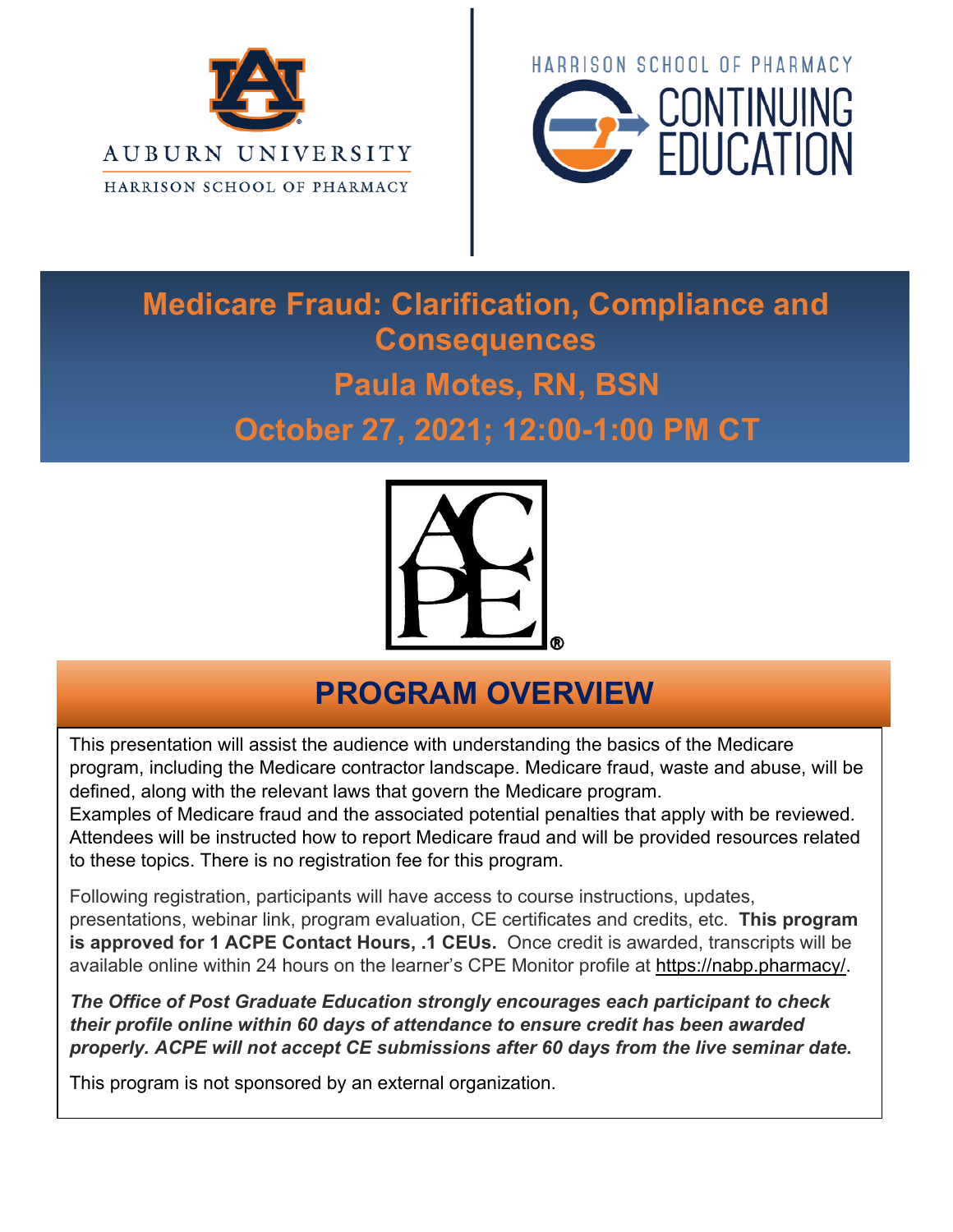### **TARGET AUDIENCE**

This knowledge-based program is intended for Pharmacists (ACPE), Pharmacy Technicians (ACPE), Nurses (ABN), Social Workers (ABSWE).

### **FACULTY DISCLOSURES**

Programming in with AUHSOP is in any way involved, whether as sole provider or joint-providership, shall exhibit fair content balance, providing the audience with information of multiple perspectives from which to form a professional opinion. In addition, the fair balance will assure than information provided does not discuss since commercial product. Brand names of all products included in the content may be mentioned for identification purposes only. Presenters in any continuing education offering will acknowledge and disclose any affiliation with the provider and such information will be made available to the audience.

Faculty disclosures will also be included on an introductory slide during the presentation. Paula Motes has no actual or potential conflict of interest in relation to this program.

#### **ACTIVITY COMPLETION REQUIREMENTS**

To complete the steps for CE credit, each attendee will be required to access and review program materials located within the online course, attend the live Zoom webinar, complete the program evaluation within the online course, and claim credit within the course. Please contact  $h$ sopce@auburn.edu if you have any questions or needs related to this online CE program.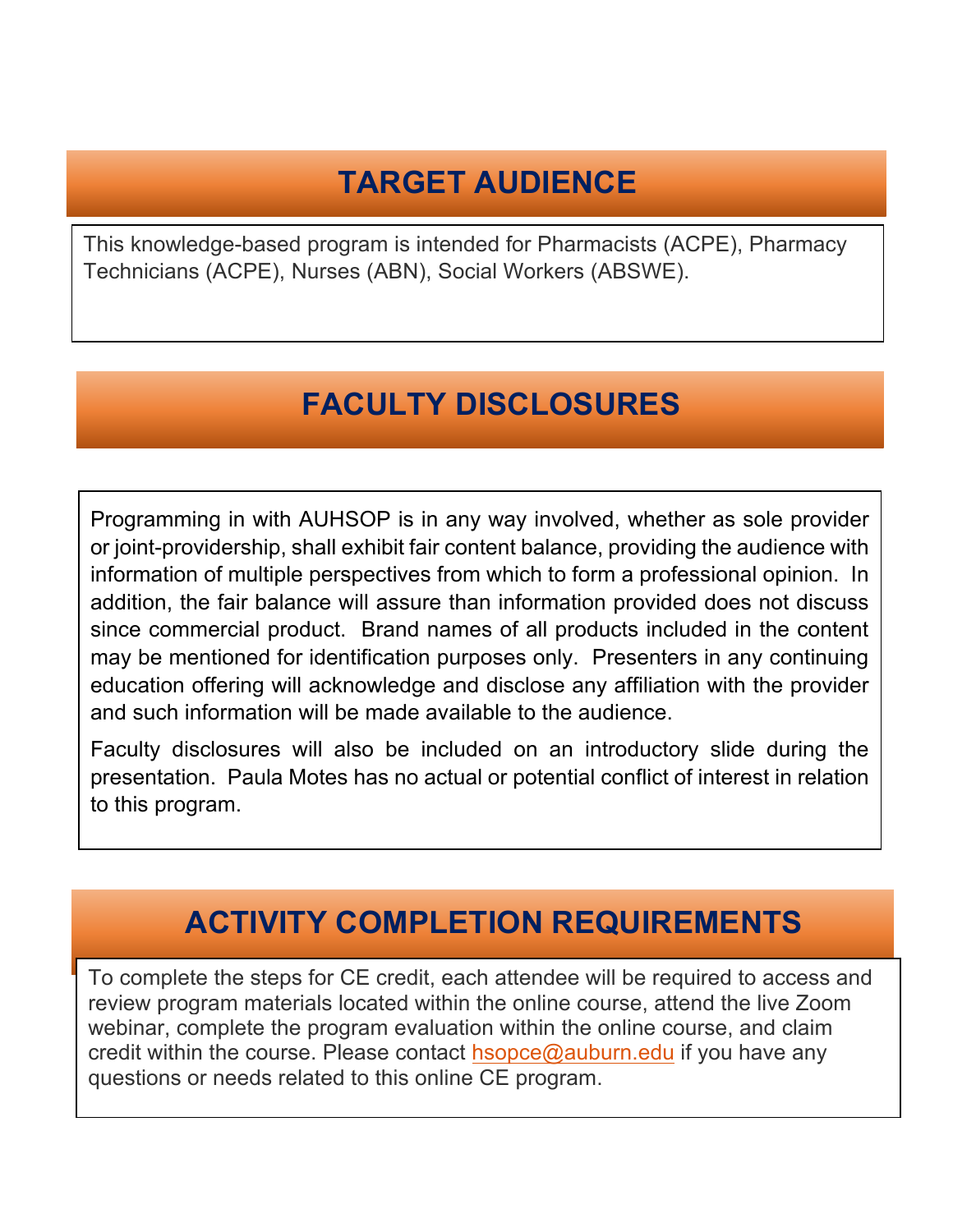## **ACCREDITATION INFORMATION**



The Auburn University Harrison School of Pharmacy is accredited by the Accreditation Council for Pharmacy Education as a provider for continuing pharmacy education; credits are recognized nationwide. The Universal Activity Number for this knowledge-based program is **0001-0000-21-029-L03-P/T** and is intended for pharmacists, pharmacy technicians, nurses, nurse practitioners Physicians and PAs, and social workers.

Auburn University Harrison School of Pharmacy is a Board approved provider of continuing nursing education in Alabama by the Alabama Board of Nursing. Provider Number: ABNP1515

# **LEARNING OBJECTIVES**

- Understand the basics of the Medicare program
- Define fraud, waste and abuse
- Identify relevant laws related to fraud and abuse that govern the Medicare program
- Discuss examples of Medicare fraud
- Explain ways to avoid and report Medicare fraud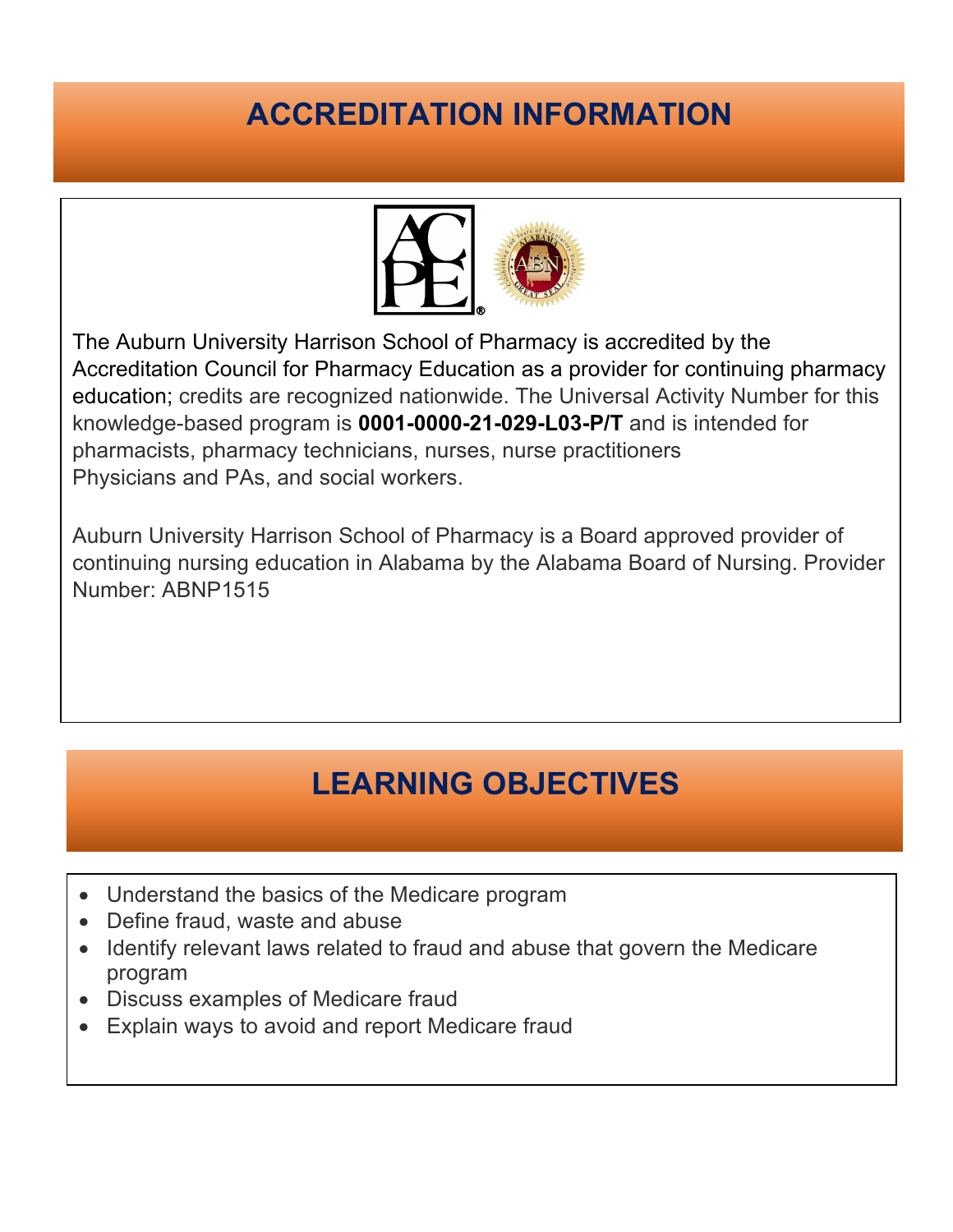#### **PROGRAM FACULTY**

Paula Motes, RN, BSN

Paula Motes is a Part B Senior Education Consultant with Palmetto GBA. Her job responsibilities include development and coordination of Part B provider education activities and developing training materials utilizing data analysis. After acquiring more than ten years of Medicare experience, Paula joined the Provider Outreach and Education team at Palmetto GBA in February 2018. Paula has over 30 years of experience as a registered nurse in a variety of areas ranging from Medical-Surgical, Critical Care, PACU, Quality Management, Clinical Auditing, Utilization Management, Medical Review and Data Analysis. Her goal is to create a partnership with Medicare providers and use data analysis to help educate providers on Medicare coverage and how to reduce billing errors.